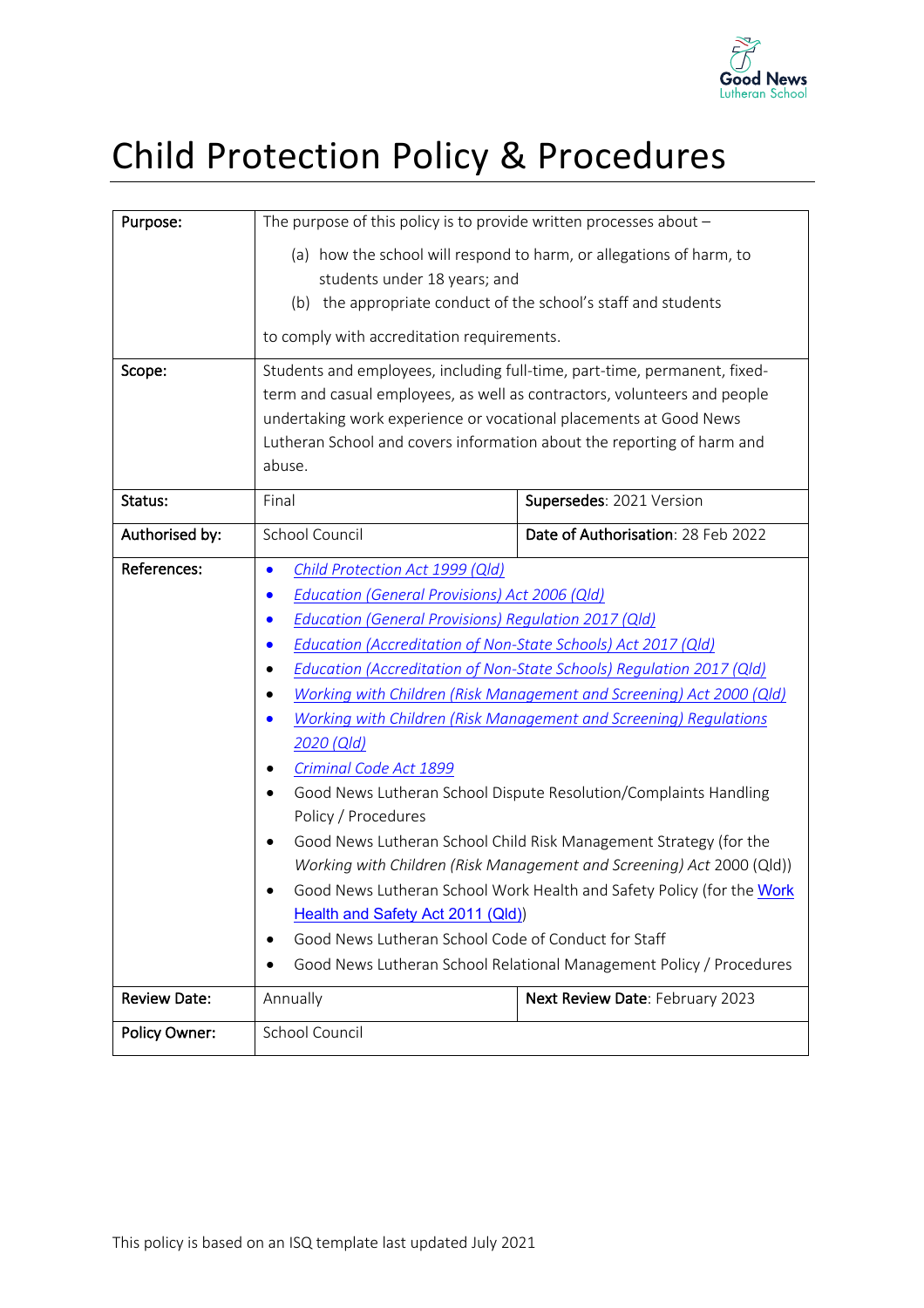

### Definitions

- Section 9 of the *Child Protection Act* 1999 "Harm", to a child, is any detrimental effect of a significant nature on the child's physical, psychological or emotional wellbeing.
	- 1. It is immaterial how the harm is caused.
	- 2. Harm can be caused by
		- a) physical, psychological or emotional abuse or neglect; or
		- b) sexual abuse or exploitation.
	- 3. Harm can be caused by
		- a) a single act, omission or circumstance; or
		- b) a series or combination of acts, omissions or circumstances.
- Section 10 of the *Child Protection Act* 1999 A "child in need of protection" is a child who
	- a) has suffered significant harm, is suffering significant harm, or is at unacceptable risk of suffering significant harm; and
	- b) does not have a parent able and willing to protect the child from the harm.
- Section 364 of the *Education (General Provisions) Act* 2006 "Sexual abuse", in relation to a relevant person, includes sexual behaviour involving the relevant person and another person in the following circumstances –
	- (a) the other person bribes, coerces, exploits, threatens or is violent toward the relevant person;
	- (b) the relevant person has less power than the other person;
	- (c) there is a significant disparity between the relevant person and the other person in intellectual capacity or maturity.

## **Health and Safety**

The school has written processes in place to enable it to comply with the requirements of the *Work Health and Safety Act 2011* (Qld) and the *Working with Children (Risk Management and Screening) Act 2000* (Qld).

## **Responding to Reports of Harm**

When the school receives any information alleging 'harm<sup>1</sup> to a student (other than harm arising from physical or sexual abuse) it will deal with the situation compassionately and fairly so as to minimise any likely harm to the extent it reasonably can. This is set out in the school's Child Risk Management Strategy. Information relating to physical or sexual abuse is handled under obligations to report set out in this policy<sup>2</sup>.

## **Conduct of Staff and Students**

All staff, contractors and volunteers must ensure that their behaviour towards and relationships with students reflect proper standards of care for students. Staff, contractors and volunteers must not cause harm to students<sup>3</sup>.

<sup>1</sup> *Education (Accreditation of Non-State Schools) Regulation 2017 (Qld) s.16(7):* the definition of 'harm' for this regulation is the same as in section 9 of the *Child Protection Act 1999 (Qld)*

<sup>2</sup> *Education (Accreditation of Non-State Schools) Regulation 2017 (Qld) s.16(1)*

<sup>3</sup> *Education (Accreditation of Non-State Schools) Regulation 2017 (Qld) s.16(1)*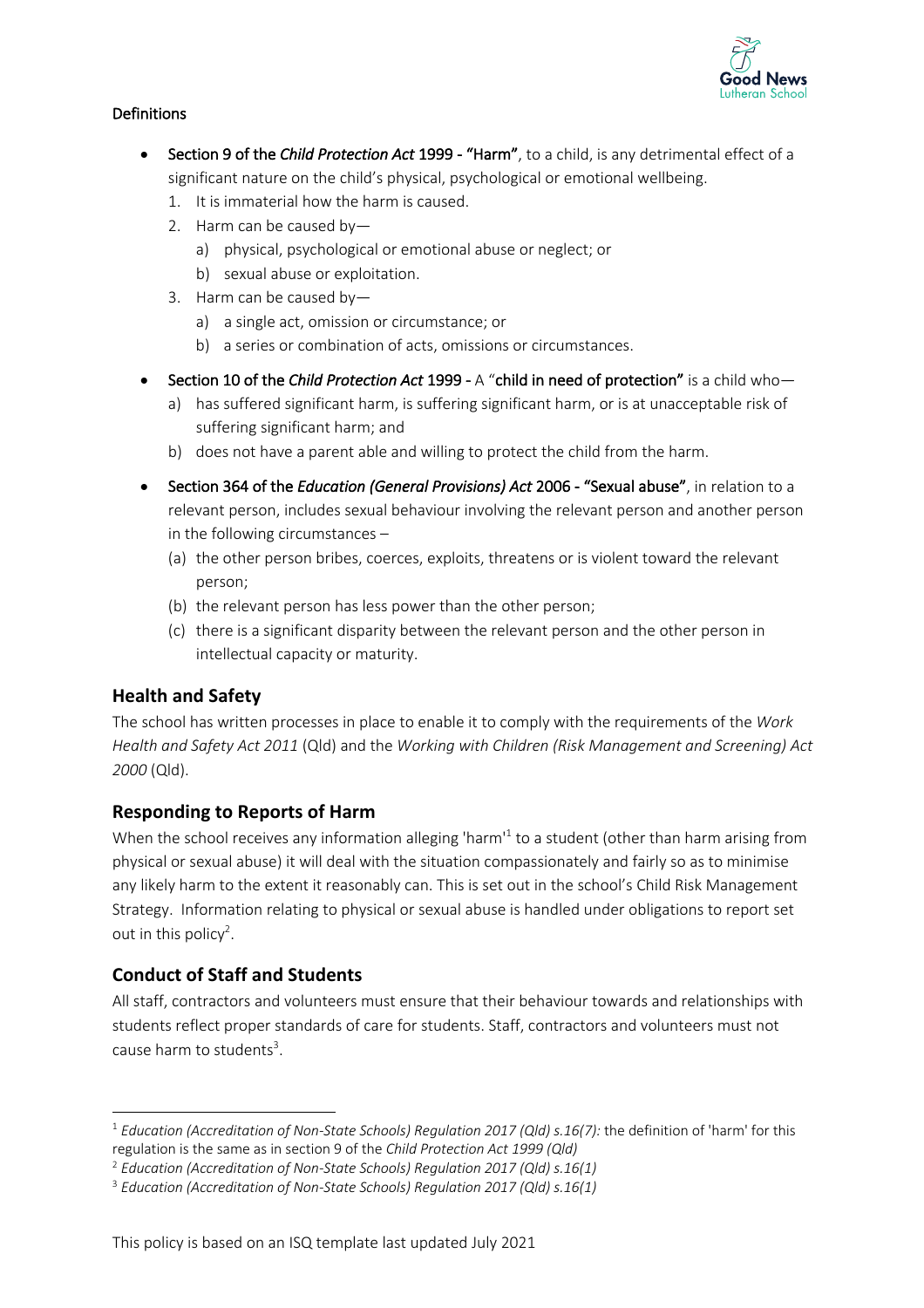

# **Reporting Inappropriate Behaviour**

If a student considers the behaviour of a staff member to be inappropriate, the student should report the behaviour to:

- Principal; or
- Deputy Principal.<sup>4</sup>

## Dealing with Report of Inappropriate Behaviour

A staff member who receives a report of inappropriate behaviour must report it to the principal. Where the principal is the subject of the report of inappropriate behaviour, the staff member must inform a member of the school's governing body<sup>5</sup>. Reports will be dealt with under the school's Complaints Handling Policy.

## **Reporting Sexual Abuse6**

Section 366 of the *Education (General Provisions) Act* 2006 states that if a staff member becomes aware, or reasonably suspects, in the course of their employment at the school, that any of the following has been sexually abused by another person:

- a) a student under 18 years attending the school;
- b) a kindergarten aged child registered in a kindergarten learning program at the school;
- c) a person with a disability who:
	- i. under section 420(2) of the *Education (General Provisions) Act* 2006 is being provided with special education at the school; and
	- ii. is not enrolled in the preparatory year at the school.

then the staff member must give a written report about the abuse or suspected abuse to the principal or to Executive Director of Lutheran Education Queensland immediately.

The school's Principal or Executive Director of Lutheran Education Queensland must immediately give a copy of the report to a police officer.

If the first person who becomes aware or reasonably suspects sexual abuse is the school's Principal, the Principal must give a written report about the abuse, or suspected abuse to a police officer immediately and a copy of the report to the Executive Director of Lutheran Education Queensland immediately.

A report under this section must include the following particulars: -

- a) the name of the person giving the report (the *first person*);
- b) the student's name and sex;
- c) details of the basis for the first person becoming aware, or reasonably suspecting, that the student has been sexually abused by another person;
- d) details of the abuse or suspected abuse;
- e) any of the following information of which the first person is aware:
	- i. the student's age;
	- ii. the identity of the person who has abused, or is suspected to have abused, the student;

<sup>4</sup> *Education (Accreditation of Non-State Schools) Regulation 2017 (Qld) s.16(2) and 16(3)*

<sup>5</sup> *Education (Accreditation of Non-State Schools) Regulation 2017 (Qld) s.16(2)*

<sup>6</sup> *Education (Accreditation of Non-State Schools) Regulation 2017 (Qld) s.16(2)(c)*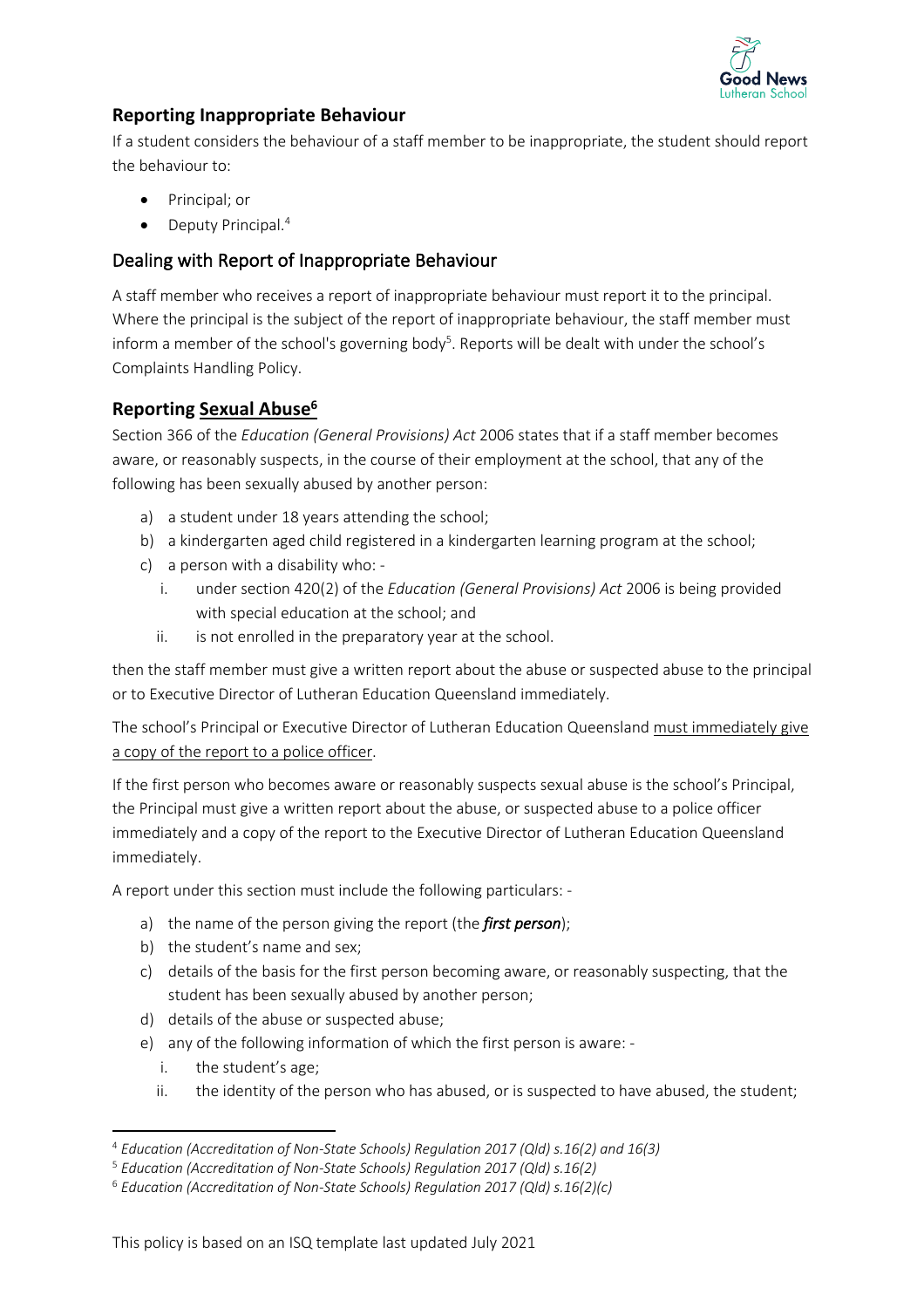

iii. the identity of anyone else who may have information about the abuse or suspected abuse<sup>7</sup>.

## **Reporting Likely Sexual Abuse <sup>8</sup>**

Section 366A of the *Education (General Provisions) Act* 2006 states that if a staff member reasonably suspects in the course of their employment at the school, that any of the following is likely to be sexually abused by another person: -

- a) a student under 18 years attending the school;
- b) a kindergarten aged child registered in a kindergarten learning program at the school;
- c) a person with a disability who:
	- i. under section 420(2) of the *Education (General Provisions) Act* 2006 is being provided with special education at the school; and
	- ii. is not enrolled in the preparatory year at the school.

then the staff member must give a written report about the suspicion to the principal or to Executive Director of Lutheran Education Queensland immediately.

The school's principal or the director must immediately give a copy of the report to a police officer.

If the first person who reasonably suspects likely sexual abuse is the school's principal, the principal must give a written report about the suspicion to a police officer immediately and must also give a copy of the report to Executive Director of Lutheran Education Queensland immediately.

A report under this section must include the following particulars: -

- a) the name of the person giving the report (the *first person*);
- b) the student's name and sex;
- c) details of the basis for the first person reasonably suspecting that the student is likely to be sexually abused by another person;
- d) any of the following information of which the first person is aware:
	- i. the student's age;
	- ii. the identity of the person who is suspected to be likely to sexually abuse the student;
	- iii. the identity of anyone else who may have information about suspected likelihood of abuse<sup>9</sup>.

The reporting form attached as Appendix 1 is consistent with these requirements.

## **Reporting Physical and Sexual Abuse <sup>10</sup>**

Under Section 13E (3) of the *Child Protection Act* 1999, if a doctor, a registered nurse, a teacher or an early childhood education and care professional forms a 'reportable suspicion' about a child "in the course of their engagement in their profession", they must make a written report.

A reportable suspicion about a child is a reasonable suspicion that the child: -

<sup>7</sup> *Education (General Provisions) Regulation 2017 (Qld) s.68*

<sup>8</sup> *Education (Accreditation of Non-State Schools) Regulation 2017 (Qld) s.16(2)(c)*

<sup>9</sup> *Education (General Provisions) Regulation 2017 (Qld) s.69*

<sup>10</sup> *Education (Accreditation of Non-State Schools) Regulation 2017 (Qld) s.16 (2)(d)*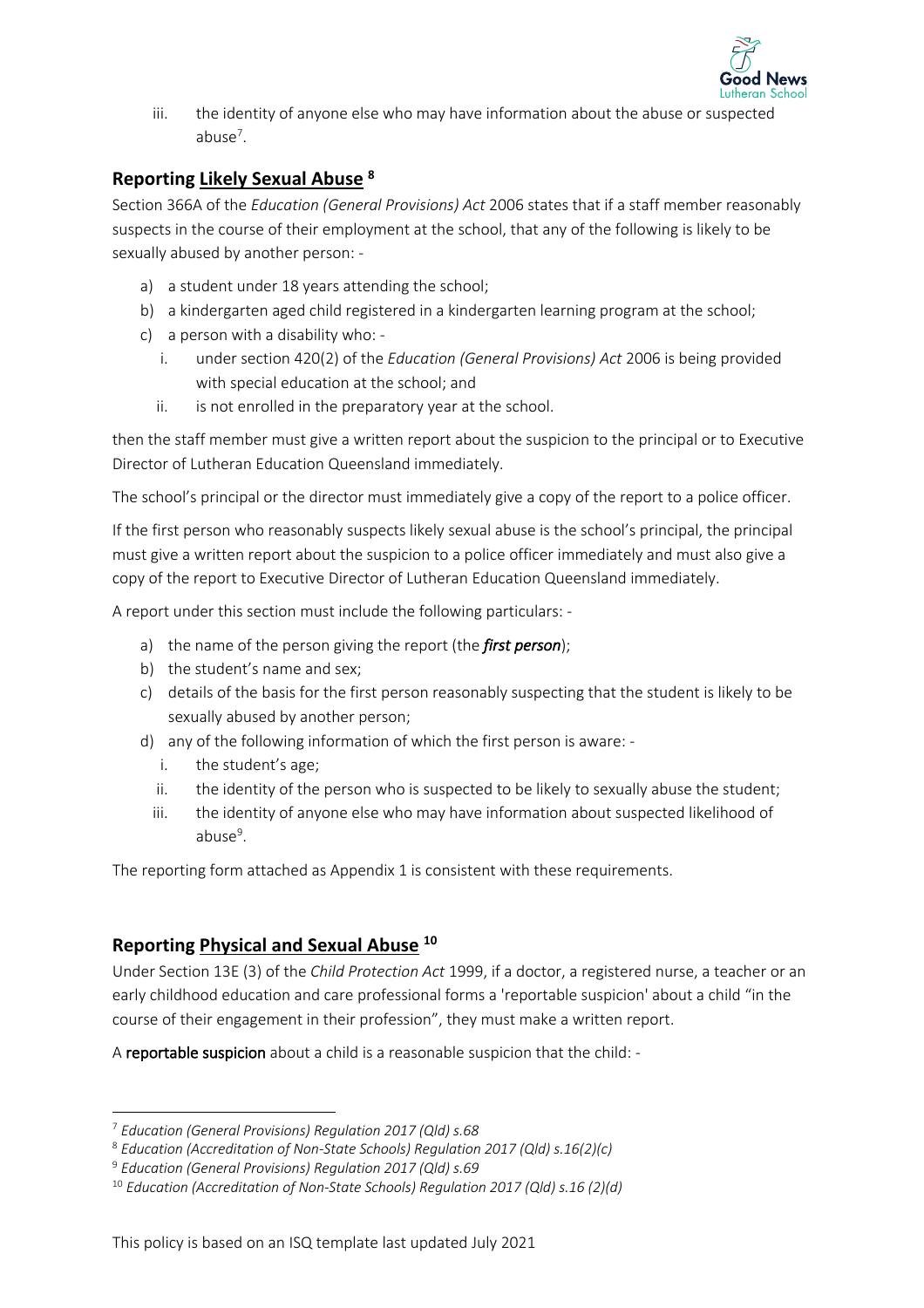

- a) has suffered, is suffering, or is at unacceptable risk of suffering, significant harm caused by physical or sexual abuse; and
- b) may not have a parent able and willing to protect the child from the harm.

The doctor, nurse, early childhood education and care professional or teacher must give a written report to the Chief Executive of the Department of Children, Youth Justice and Multicultural Affairs (or another department administering the *Child Protection Act* 1999). The doctor, nurse, teacher or early childhood education and care professional should give a copy of the report to the principal.

A report under this section must include the following particulars: -

- a) the child's name and sex;
- b) the child's age;
- c) details of how to contact the child;
- d) details of the harm to which the reportable suspicion relates;
- e) particulars of the identity of the person suspected of causing the child to have suffered, suffer, or be at risk of suffering, the harm to which the reportable suspicion relates;
- f) particulars of the identity of any other person who may be able to give information about the harm to which the reportable suspicion relates $^{11}$ .

Contact details of your Child Safety Regional Intake Service:

### **South West (West Moreton)**

### **Ipswich (9am to 5pm Mon-Fri)** Phone: 1800 316 855

Outside of these hours, you can contact the Child Safety After Hours Service Centre on phone freecall:

1800 177 135 (Queensland only).

## **Reporting Template**

A reporting template which is compliant with the relevant Regulations and consistent with Education Queensland's SP4 Form is attached as Appendix 1.

#### **Awareness**

The school will inform staff, students and parents of its processes relating to the health, safety and conduct of staff and students in communications to them and it will publish these processes on its website $^{12}$  and a hard copy is available from the school office.

#### **Accessibility of Processes**

Processes relating to the health, safety and conduct of staff and students are accessible on the school website and will be available on request from the school office<sup>13</sup>.

<sup>11</sup> See *Child Protection Regulation 2011 (Qld) s.10 "Information to be included in report to chief executive"* 

<sup>12</sup> *Education (Accreditation of Non-State Schools) Regulation 2017 (Qld) s.16(4)(a)*

<sup>13</sup> *Education (Accreditation of Non-State Schools) Regulation 2017 (Qld) s.16(4)(b)*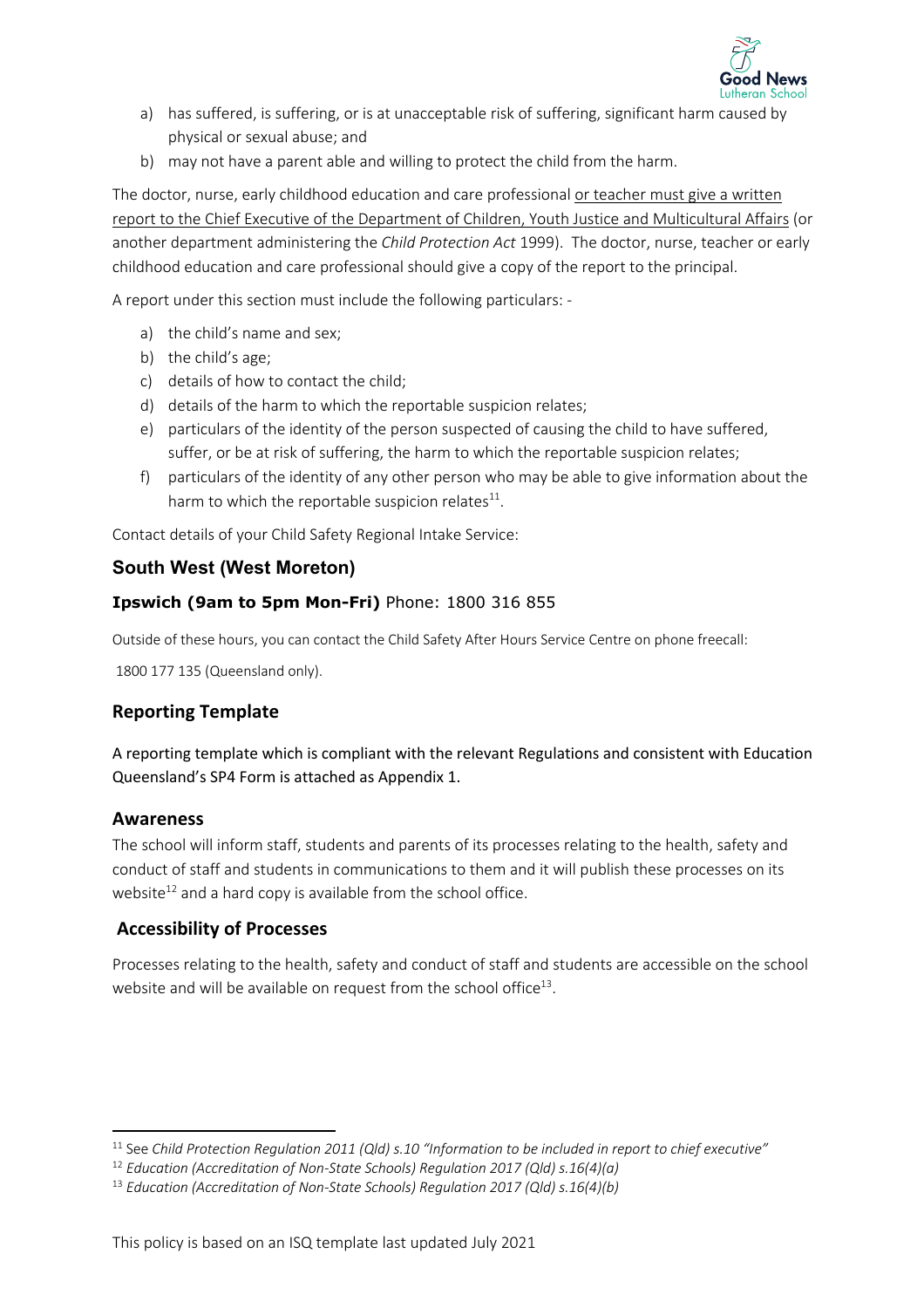

# **Training**

The school will train its staff in procedures relating to the health, safety and conduct of staff and students on their induction and will refresh training ANNUALLY<sup>14</sup>. A record of attendance by staff in induction training and annual refresher sessions will be maintained by the school.

## **Implementing the Processes**

The school will ensure it is implementing processes relating to the health, safety and conduct of staff and students by auditing compliance with the processes annually<sup>15</sup>.

## **Complaints Procedure**

Suggestions of non-compliance with the school's processes may be submitted as complaints under Grievance Policy and Procedures (Staff)<sup>16</sup>.

### **Important Contact Details**

| Queensland Police Service                      | 000 (in emergency) or (07) 3712 5222              |
|------------------------------------------------|---------------------------------------------------|
| Department of Child Safety,<br>Youth and Women | 1800 177 135 or (07) 3235 9999                    |
| Family and Child Connect                       | 13 32 64 or at https://familychildconnect.org.au/ |
| Queensland College of Teachers                 | (07) 3377 4777                                    |

Note: Reporting under this policy fulfills the obligations for reporting a child sexual offence that is being or has been committed against a child by an adult under the *Criminal Code Act 1899* s.229BC<sup>17</sup>.

<sup>14</sup> *Education (Accreditation of Non-State Schools) Regulation 2017 (Qld) s.16(4)(c)*

<sup>15</sup> *Education (Accreditation of Non-State Schools) Regulation 2017 (Qld) s.16(4)(d)*

<sup>16</sup> *Education (Accreditation of Non-State Schools) Regulation 2017 (Qld) s.16(5) and s.16(6)*

<sup>17</sup> *Criminal Code Act 1899 (Qld) s.229BC(4)(b)*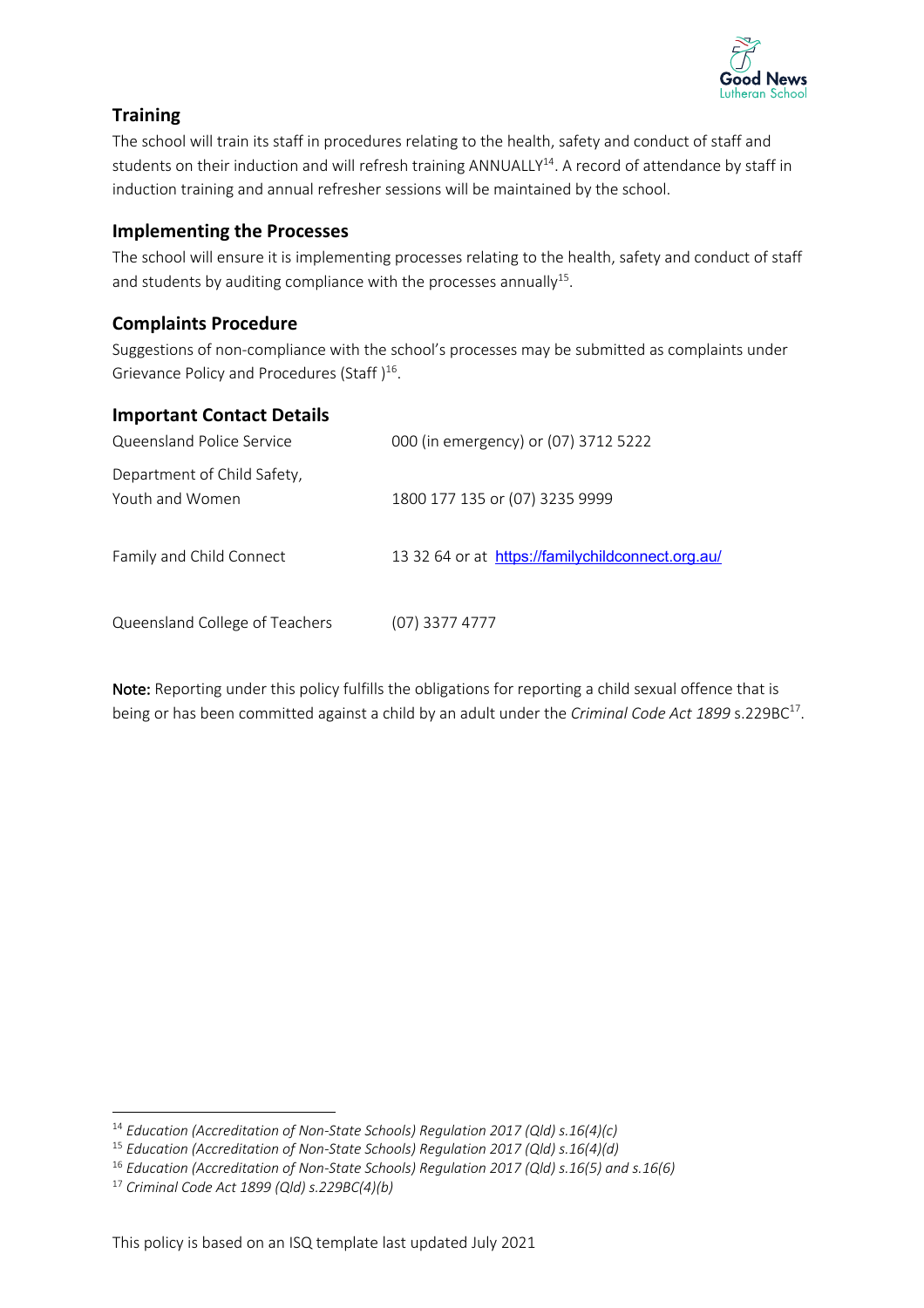

# **Appendix 1 - Private and Confidential**

## **Report of Suspected Harm or Sexual Abuse**

| Date:                             |
|-----------------------------------|
| School: Good News Lutheran School |
| School Phone: (07) 3373-4400      |

| DETAILS OF STUDENT/CHILD HARMED OR AT RISK OF HARM/ABUSE: |                                              |  |  |
|-----------------------------------------------------------|----------------------------------------------|--|--|
| Legal Name:                                               | Preferred Name:                              |  |  |
| DOB:                                                      | Gender:                                      |  |  |
| Year Level:                                               | Cultural Background:                         |  |  |
| Aboriginal $\Box$<br>Torres Strait Islander $\Box$        | Aboriginal and Torres Strait Islander $\Box$ |  |  |
| Does the student have a disability verified under EAP:    | Disability Category:                         |  |  |
| Yes $\square$ No $\square$                                |                                              |  |  |
| Student's Residential Address:                            | Phone:                                       |  |  |
|                                                           | Student's Personal Mobile:                   |  |  |
|                                                           |                                              |  |  |

| <b>FAMILY DETAILS</b>                                    |         |                          |  |
|----------------------------------------------------------|---------|--------------------------|--|
| Parent/caregiver 1:                                      |         | Relationship to Student: |  |
| Address (if different from student):                     |         |                          |  |
| Phone: (H):                                              | $(W)$ : | $(M)$ :                  |  |
| Parent/caregiver 2:                                      |         | Relationship to Student: |  |
| Address (if different from student):                     |         |                          |  |
| Phone: (H):                                              | $(W)$ : | $(M)$ :                  |  |
| Is the student in out of home care: Yes $\Box$ No $\Box$ |         |                          |  |

| PERSON ALLEGED TO HAVE CAUSED THE HARM OR ABUSE |                            |                    |
|-------------------------------------------------|----------------------------|--------------------|
| $\Box$ Adult family member                      | $\Box$ Child family member | $\Box$ Other adult |
| $\Box$ Student/other child                      | $\Box$ Unknown             |                    |

#### PROVIDE ALL INFORMATION YOU HAVE WHICH LED TO THE SUSPICION OF HARM OR ABUSE (Attach extra pages if necessary).